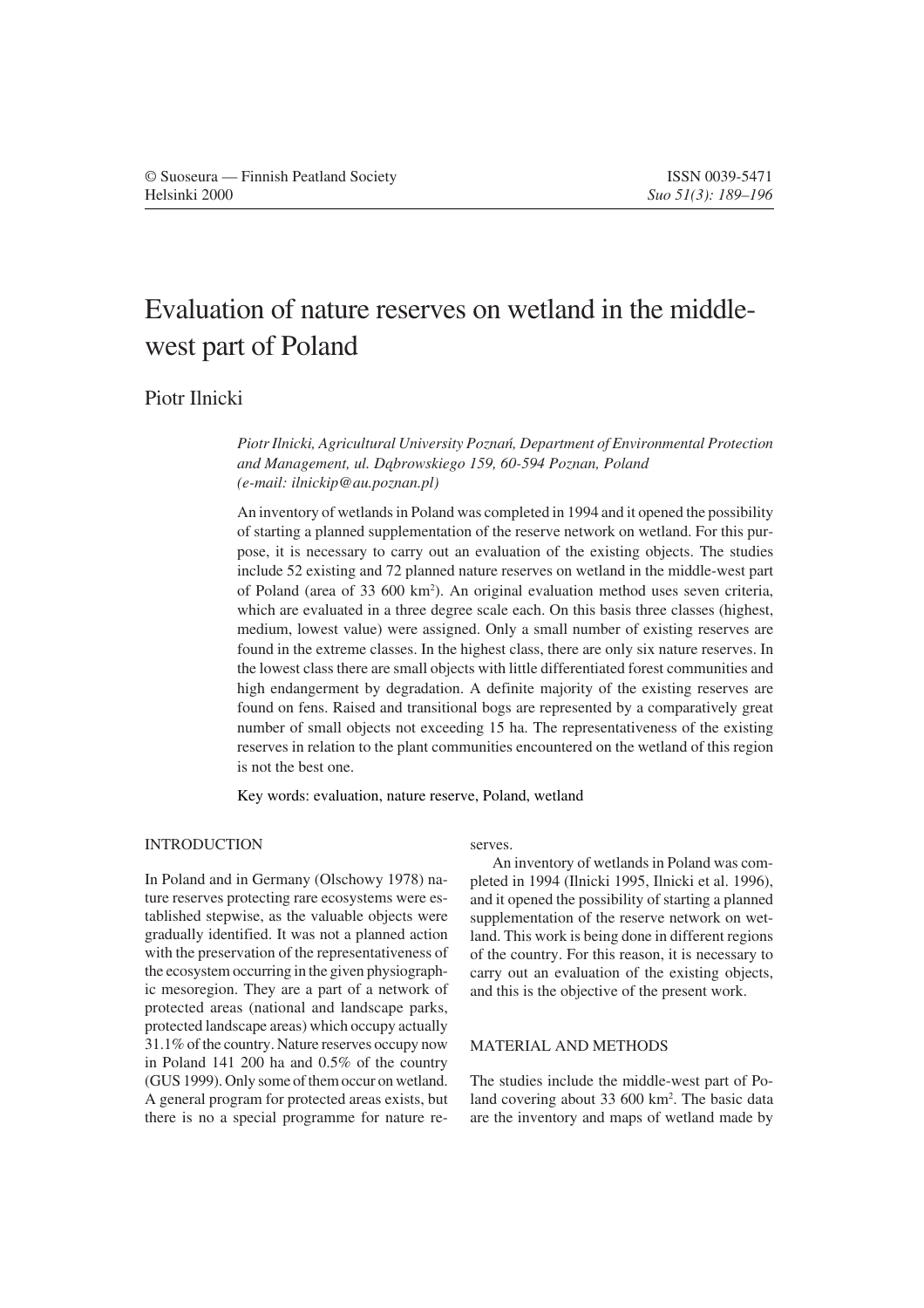the author in 1994 in the scale 1:100 000, on the basis of maps in 1:25 000 scale (Ilnicki 1995). The studies include 52 nature reserves established before 31.XII.1998. For each of them, the natural conditions and the existing anthropogenic endangerments were investigated. The total area of the existing wetland reserves is 5 830.2 ha. Seventy-two planned reserves of about 13 750 ha have been taken into consideration as well. Basing on the above mentioned data, an analysis was made including the type of deposits, the area and the dominating plant communities and their representativeness in relation to the communities encountered on the wetland of the region. The natural values of each nature reserve in the wetland are primarily evaluated on the basis of the following criteria:

- area of the reserve,
- rarity of the plant communities and peat deposits occurring there,
- the occurrence of protected and endangered species of plants and animals,
- degree of wetland drainage,
- degree of endangerment by degradation caused by other anthropogenic factors,
- importance for avifauna,
- distance from another reserve with similar vegetation.

Each criterion is evaluated in a three-degree scale, and each degree has a corresponding number of scores with progressing value  $(1 =$  the lowest value,  $3$  = the highest value). The number of scores is multiplied by the importance factor (from 1.0 to 2.0) reflecting the degree of the criterion validity. In this way, each reserve obtains a sum of scores (min. 12, max. 39) on the basis of which it is assigned to one of three classes: Class I (the highest value) > 30 scores, Class II (medium value) 21–29 scores, Class III (the lowest value) < 20 scores.

Due to the diversity of the criteria taken into consideration, the most proper seems to be the evaluation and the importance factor of each criterion. Of course, this evaluation has a subjective character. The subjectivism refers to the type and number of the selected criteria and to their accepted importance (weight). The three degree scale for all criteria is described in Table 1.

The area of the reserve is regarded as a very important criterion (weight: 2,0). When the area is small  $(< 10$  ha), the stability and thereby the potential value of the reserve is the lowest; when the area is great  $(> 30$  ha), the value of the reserve is the highest, because the anthropogenic influence is much lower.

The rarity of the plant communities occurring in the reserve, and the deposits of peat have been differentiated in the following way:

- low, with the occurrence of alder swamps, communities of *Molinietalia* order and extensive reed rushes on lake banks,
- medium, with marshy forests, *Magnocarice-*

| No             | Criteria                                                                   | Importance<br>factor | Degree scale (scores)          |                                  |                                              |  |  |  |  |
|----------------|----------------------------------------------------------------------------|----------------------|--------------------------------|----------------------------------|----------------------------------------------|--|--|--|--|
|                |                                                                            |                      | 1                              | $\overline{c}$                   | 3                                            |  |  |  |  |
| 1              | Area of reserve                                                            | 2                    | $< 10$ ha                      | $10 - 30$ ha                     | $>$ 30 ha                                    |  |  |  |  |
| 2              | Rarity of the plant communities                                            | 2                    | Alnion                         | Marshy forest                    | Scheuchzerietalia palustris                  |  |  |  |  |
|                | and peat deposits                                                          |                      | Molinietalia<br>Phragmitetalia | Magnocaricetalia                 | Sphagnetalia magellanici<br>Caricetum fuscae |  |  |  |  |
| 3              | Occurrence of protected and<br>endangered species of plants<br>and animals |                      | Small number<br>(1 species)    | Medium number<br>$(2-5$ species) | High number<br>$($ > 5 species)              |  |  |  |  |
| $\overline{4}$ | Degree of drainage                                                         | 2                    | $0.5 - 1.0$ m                  | $0.2 - 0.5$ m                    | $0.0 - 0.2$ m                                |  |  |  |  |
| 5              | Degree of endangerment by other<br>anthropogenic factors                   | 2                    | strong                         | medium                           | small                                        |  |  |  |  |
| 6              | Importance for avifauna                                                    | 2                    | small                          | regional                         | European and domestic                        |  |  |  |  |
| 7              | Distance from another reserve<br>with similar vegetation                   |                      | $< 10 \text{ km}$              | $10 - 100$ km                    | $>100$ km                                    |  |  |  |  |

Table 1. Criteria of nature reserves evaluation.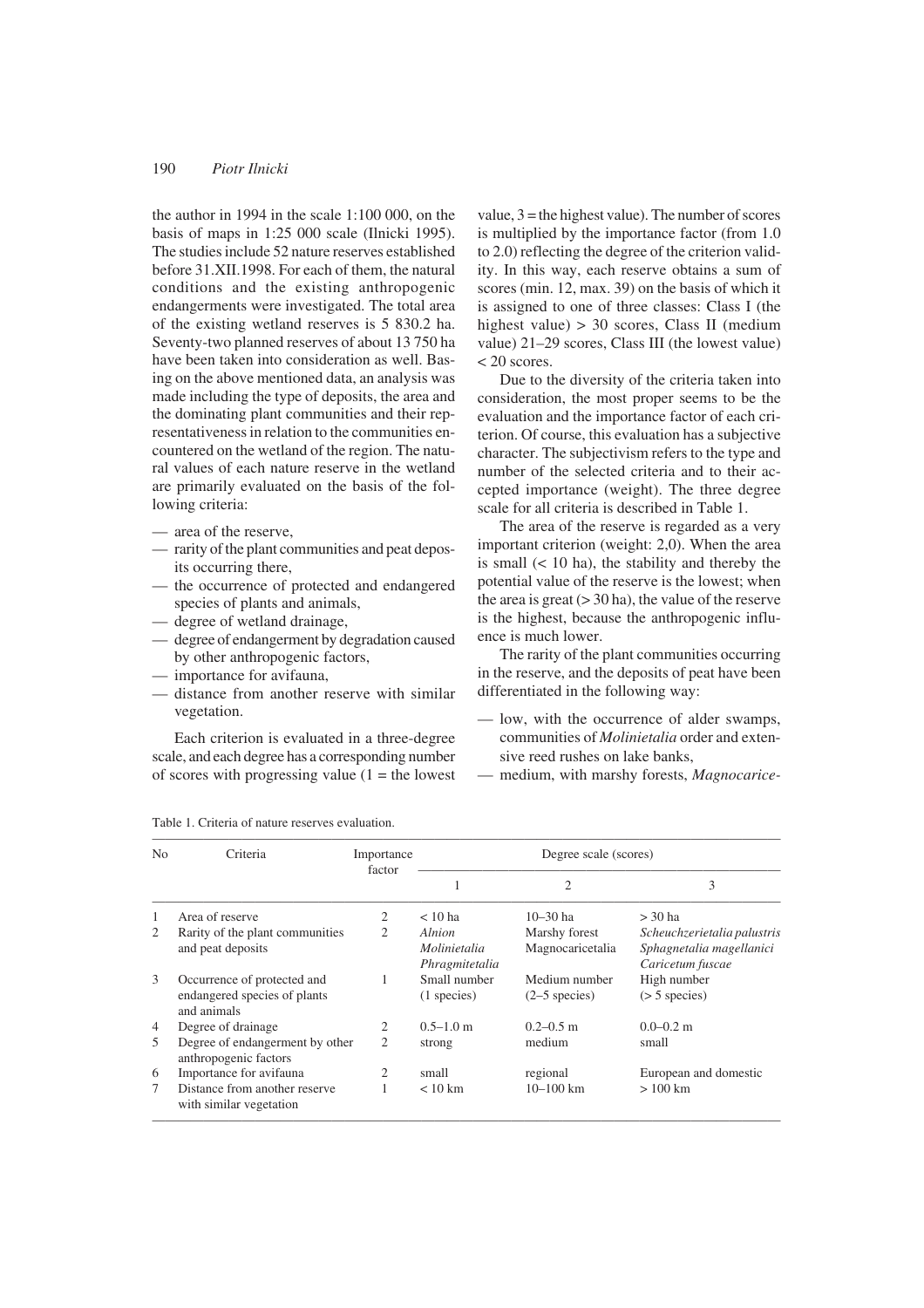*talia* communities and reeds connected with them,

— high, with the occurrence of the communities: *Caricetalia fuscae*, *Scheuchzerietalia palustris* and *Sphagnetalia magellanici*.

Because of the high importance factor (2.0), the protection of the biodiversity is taken into account.

The floristic values are aditionally increased by the presence of protected and endangered species, whereby the scoring takes into consideration their number (small, medium, high). Due to the absence of detailed lists of protected plants and animals living in the investigated nature reserves, no exact boundary lines could be used. The evaluations were based on the floristic information gathered in the inventory of plant communities.

The degree of wetland drainage informs about the potential stability of the present plant communities and about the range of the existing endangerments for the peat. A distinct drainage (ground water level 0.5–1.0 m) gives the lowest evaluation, no drainage (0.0–0.2 m) gives the highest evaluation. The dominating plant communities correspond to these classifications.

The degree of endangerment by anthropogenic factors (weight: 2.0) includes the influence of the chemization of agriculture in the surrounding of the reserve, the air pollutant concentration  $(NO<sub>x</sub>,$  $NH<sub>4</sub>, SO<sub>2</sub>$ ), the activity of anglers and fishermen, tourists and vacation visitors, and the utilization method of the reserve surroundings. The endangerment degree can be strong (only 1 score), medium (2 scores), or small (3 scores).

The wetland is essential for breeding, feeding and the existence of breeding birds (weight: 2.0). The ornitological valorizations (Gromadzki et al, 1994) distinguish refuges of European and domestic importance (3 scores), refuges of regional importance (2 scores), and reserves of small importance for birds (1 score). The bird population, number of species and threatened species were taken into account.

The distance of the reserve from a similar one informs about its rarity and significance (weight: 1.0). The smaller the distance (below 10 km), the lower the value; the greater this distance (over 100 km – 3 scores), the higher the value.

# RESULTS

### **Description of nature reserves**

The characteristics of the existing and planned wetland nature reserves includes the analysis of their biocenosis and areas. Fens, transitional bogs, raised bogs and wetland on mineral soils (Table 2) have been distinguished.

Among the 52 existing reserves (Fig. 1), a definite majority of objects (29), and areas (92%) are on fens. However, it must be stressed here, that among them, there is one unproportionally big (4 242.34 ha) ornitological reserve "Slonsk", where about 40% of the area is occupied by fens, and 60% by mineral soils. Raised and transitional bogs are represented by a comparatively significant number of small objects with an area usually not exceeding 15 ha.

|                                 |                      | Existing reserves | Planned reserves |                |              |        |                                        |              |          |                      |          |                                        |  |  |
|---------------------------------|----------------------|-------------------|------------------|----------------|--------------|--------|----------------------------------------|--------------|----------|----------------------|----------|----------------------------------------|--|--|
| Type of wetland                 | Area<br>(ha)         |                   |                  |                |              | Number | Areas of the<br>included reserves (ha) |              |          | Area<br>(ha)         | Number   | Areas of the<br>included reserves (ha) |  |  |
|                                 |                      |                   | < 10             | $10 - 30$      | > 30         |        |                                        | $<$ 5        |          | $5-15$ $15-50$ $>50$ |          |                                        |  |  |
| Fens                            | 5384.58 <sup>x</sup> | 29                |                  | 8              | 14           | 4714   | 38                                     | $\theta$     | 4        | 12                   | 22       |                                        |  |  |
| <b>Transitional</b> bogs        | 101.77               | 9                 | 6                | $\mathfrak{2}$ |              | 118    | 12                                     | 7            | 5        | $\Omega$             | $\theta$ |                                        |  |  |
| Raised bogs                     | 24.64                | 5                 | 5                | $\theta$       | $\mathbf{0}$ | 51     | 4                                      | 2            |          |                      | $\Omega$ |                                        |  |  |
| Wetland on mineral soils 319.21 |                      | 9                 | 3                | 3              | 3            | 8875   | 18                                     | $\mathbf{0}$ | $\Omega$ |                      | 17       |                                        |  |  |
| Total                           | 5830.2               | 52                | 21               | 13             | 18           | 13758  | 72                                     | 9            | 10       | 14                   | 39       |                                        |  |  |

Table 2. Wetland nature reserves in the middle-west region of Poland (state on 31.XII.1998).

 $x =$  including "Słonsk" reserve (4 244.34 ha)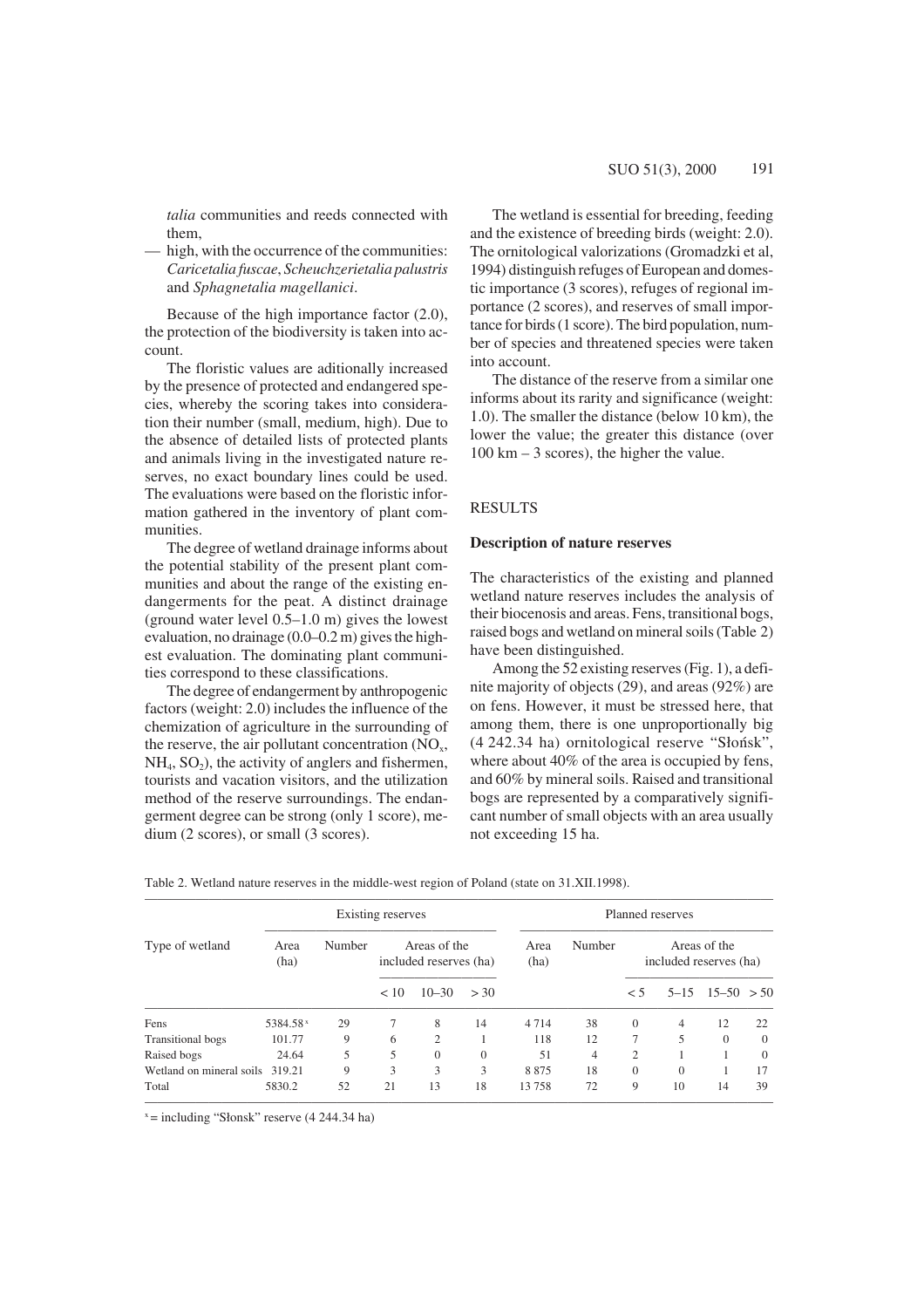

Fig. 1. Distribution of existing wetland nature reserves in the middle-west region of Poland.

In the distinguished size classes, the existing reserves are evenly distributed (Table 2.). However, their area usually is small. The contact line between the reserve and the surrounding arable land is long, and the anthropogenic influence is strong.

Among the planned 72 nature reserves, the wetland on mineral soils (8 875 ha) has a definite predominance. The area of the protected transitional and raised bogs has to be at least doubled in the future. A distinct increase of the area of planned reserves is observed. About 50% of them exceed the area of 50 ha. However, there are still 9 very small reserves (below 5 ha).

Most frequently, in the existing reserves there occur communities counted to the *Phragmitetalia* order (20 objects), and forest communities (17) where alder swamps (*Alnion*) dominate (Table 3). Small raised and transitional bogs with the communities *Scheuchzerietalia* palustris and *Sphagnetalia magellanici* are comparatively frequently covered by reserve protection (9 objects). There is a complete absence of reserves with the communities of dry meadows (*Arrhenatheretalia*). Reserves with the vegetation of the orders *Magnocaricetalia* (3 objects) and *Molinietalia* (3 objects) are rare.

The analysis of the vegetation cover of the planned reserves indicates very similar tendencies. Worth of notice is the endeavor to cover by protection bigger moist areas and marshy meadows.

The *Phragmitetalia* communities are distinctly exceedingly represented, because as many as 17.2% of their area is in the reserves. This is caused by the fact that significant areas in the valley of Warta river and the surroundings of Goplo lake, being an important refuge of breeding birds, are covered by protection (Table 4).

Raised bog communities, and particularly transitional bog communities are protected in a very high degree (8.4 and 26.3% respectively), while the meadow communities (*Molinietalia*) are protected in a minimal range (below 1%). The total area of reserves makes 1,5% of the wetland area of the region. Meadow communities, when they are excluded from agricultural utilization, they get comparatively quickly overgrown with trees and shrubs, and this explains the above situation.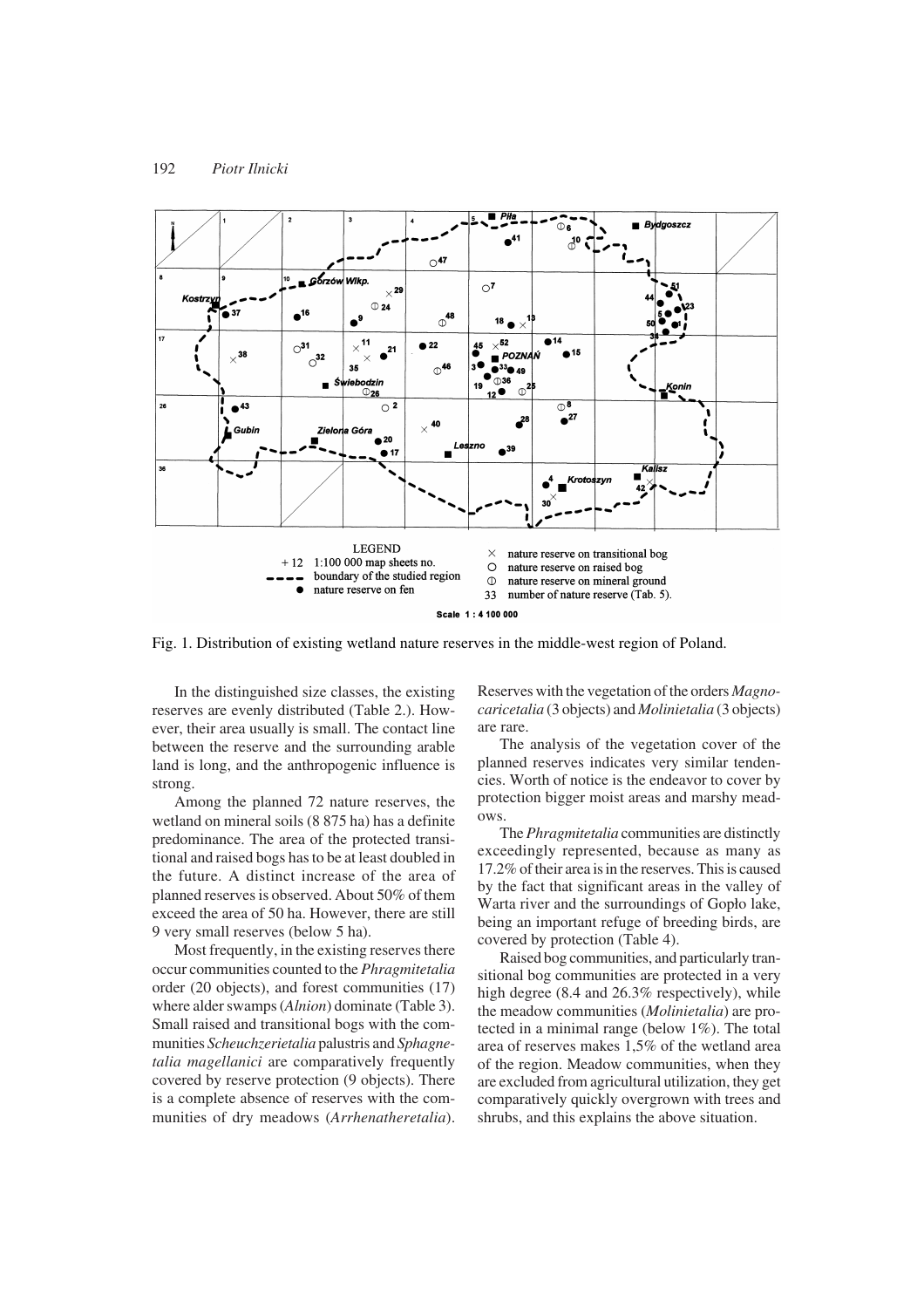## **Valorization of the existing nature reserves**

In the highest class I, there are only 6 nature reserves: the very big ornitological valley reserve "Slonsk" situated in the landscape park "Ujscie Warty", the "Sulowskie" peatland and the "Janie" lake in the region of Gorzów, the islands on the lake "Bytyn" near Poznan, a big "Wielki" lake in Pszczewski Landscape Park, as well as the peatland at "Swiete" lake in the region of Leszno (Table 5, Fig. 1). As a rule, these objects have a great importance for breeding birds, they are characterized by a small drainage and a high differentiation of flora.

In class II, there is the definite majority of reserves (39 objects) with a very differentiated character. Class III is represented only by 7 objects: "Borek" and "Grocholin" in the region Bydgoszcz, Zurawiniec" a small object situated at the border of Poznań town, "Urbanowo", "Czeszewo" and "Miranowo" in Poznań surroundings, and "Baszków" near Kalisz. Most frequently they are characterized by a small area, small differentiation of vegetation, high anthropogenic endangerment and small importance for avifauna due to afforestation.

Table 3. Plant communities dominating in nature reserves including wetland in middle-west region of Poland (state in 1994).

| Type of plant communities<br>dominating in the reserve |          | Number of existing nature reserves within |                |                        |    | Number of planned nature reserves within |                      |                |                        |                  |  |  |
|--------------------------------------------------------|----------|-------------------------------------------|----------------|------------------------|----|------------------------------------------|----------------------|----------------|------------------------|------------------|--|--|
|                                                        |          | Fens Transitional Raised<br>bogs          | bogs           | Mineral Total<br>soils |    | <b>Fens</b>                              | Transitional<br>bogs | Raised<br>bogs | Mineral Total<br>soils |                  |  |  |
| Phragmitetalia                                         | 18       |                                           | $\Omega$       | 1                      | 20 | 12                                       | $\overline{0}$       | $\Omega$       | 2                      | 14               |  |  |
| Magnocaricetalia                                       | 3        | $\Omega$                                  | $\Omega$       | $\Omega$               | 3  | 9                                        | $\theta$             | $\Omega$       | 4                      | 13               |  |  |
| Caricetalia fuscae                                     |          |                                           |                |                        |    |                                          |                      |                |                        |                  |  |  |
| & davallianae                                          | $\Omega$ | 0                                         | $\Omega$       | 0                      | 0  |                                          | 0                    | $\Omega$       | 3                      |                  |  |  |
| Scheuchzerietalia palustris                            | $\Omega$ | 5                                         | $\Omega$       | $\theta$               | 5  | $\Omega$                                 | 9                    | $\Omega$       | $\Omega$               | 9                |  |  |
| Sphagnetalia magellanici                               | $\Omega$ | $\Omega$                                  | 4              | 0                      |    | 0                                        | 0                    | 3              | $\Omega$               | 3                |  |  |
| Molinietalia                                           | 3        | $\Omega$                                  | $\Omega$       | 0                      | 3  |                                          | 0                    | $\Omega$       | 6                      | 13               |  |  |
| Arrhenatheretalia                                      | 0        | 0                                         | $\Omega$       | $\Omega$               | 0  | 0                                        | 0                    | $\Omega$       | $\Omega$               | $\left( \right)$ |  |  |
| Alnion, Salicion                                       |          | 3                                         | $\overline{c}$ | 7                      | 17 | 8                                        | 3                    |                | 3                      | 15               |  |  |
| Total                                                  | 29       | 9                                         | 6              | 8                      | 52 | 38                                       | 12                   | 4              | 18                     | 72               |  |  |

Table 4. Representativeness of plant communities in the existing nature reserves of the middle-west region of Poland (state in 1994).

| Plant community                  | Wetlands in<br>the whole region |        | Existing nature reserves of<br>predominating community | Community part<br>protected in reserves<br>$\%$ |      |
|----------------------------------|---------------------------------|--------|--------------------------------------------------------|-------------------------------------------------|------|
|                                  | ha                              | $\%$   | ha                                                     | $\%$                                            |      |
| Phragmitetalia                   | 11 097                          | 2.94   | $1905.00^x$                                            | 32.6                                            | 17.2 |
| Magnocaricetalia and Caricetalia |                                 |        |                                                        |                                                 |      |
| fuscae & davallianae             | 53 934                          | 14.30  | 1737.00                                                | 29.8                                            | 3.2  |
| Scheuchzerietalia palustris      | 133                             | 0.03   | 27.07                                                  | 0.5                                             | 20.3 |
| Sphagnetalia magellanici         | 426                             | 0.11   | 35.88                                                  | 0.7                                             | 8.4  |
| Molinietalia                     | 165 213                         | 43.78  | 1653.00                                                | 28.3                                            | 1.0  |
| Arrhenatheretalia                | 112 389                         | 29.79  |                                                        |                                                 | 0.0  |
| Alnion, Salicion Pino Ledion     | 34 147                          | 9.05   | 472.53                                                 | 8.1                                             | 1.4  |
| Total                            | 377 339                         | 100.00 | 5830.48                                                | 100.0                                           | 1.5  |

x including about 25% of open water (lakes).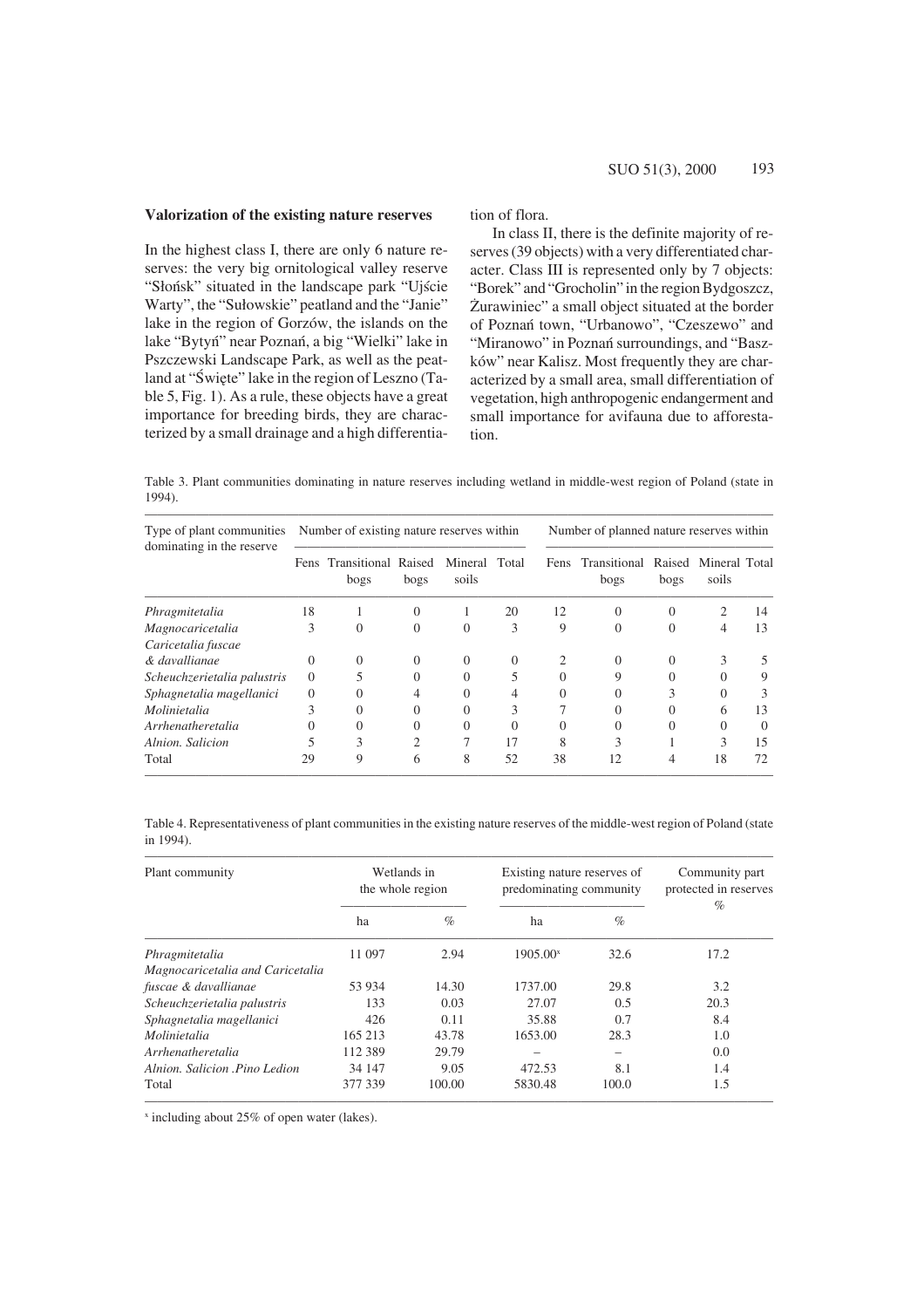| No. | Name of reserve        | Area (ha)   |                |                                                  |                                          |                         | Valorization criteria (number of scores)           |                                          |                                             | Sum of Class<br>scores |             |
|-----|------------------------|-------------|----------------|--------------------------------------------------|------------------------------------------|-------------------------|----------------------------------------------------|------------------------------------------|---------------------------------------------|------------------------|-------------|
|     |                        |             | Area           | Rarity<br>οf<br>plant<br>com-<br>munities tected | Occur-<br>rence<br>of<br>pro-<br>species | Drain-<br>age<br>degree | Endan-<br>germent icance<br>by<br>degra-<br>dation | Signif-<br>for<br>breed-<br>ing<br>birds | Dis-<br>tance<br>from<br>similar<br>reserve |                        |             |
| 1   | Bachorze               | 80.00       | 6              | 2                                                | 1                                        | $\overline{4}$          | 4                                                  | 6                                        | 1                                           | 24                     | П           |
| 2   | Bagna Chorzemińskie    | 3.76        | $\overline{c}$ | 6                                                | 3                                        | 6                       | 4                                                  | $\mathfrak{2}$                           | $\mathbf{1}$                                | 24                     | П           |
| 3   | Bagno Dębienko         | 21.38       | $\overline{4}$ | $\overline{4}$                                   | $\mathbf{1}$                             | 4                       | 4                                                  | $\overline{4}$                           | 1                                           | 22                     | П           |
| 4   | Baszków                | 3.97        | 2              | $\overline{2}$                                   | 1                                        | 4                       | $\overline{4}$                                     | 2                                        | 3                                           | 18                     | Ш           |
| 5   | Babule                 | 52.00       | 6              | $\sqrt{2}$                                       | 1                                        | 6                       | 4                                                  | 6                                        | 1                                           | 26                     | П           |
| 6   | <b>Borek</b>           | 0.48        | $\overline{c}$ | 6                                                | $\mathbf{1}$                             | 4                       | 2                                                  | $\overline{2}$                           | 1                                           | 16                     | Ш           |
| 7   | Chlebowo               | 4.42        | $\overline{c}$ | 6                                                | $\mathfrak{2}$                           | 4                       | 4                                                  | $\overline{c}$                           | $\overline{c}$                              | 22                     | $\rm II$    |
| 8   | Czeszewo               | 27.61       | 4              | $\overline{4}$                                   | 1                                        | 4                       | 4                                                  | 2                                        | 1                                           | 20                     | Ш           |
| 9   | Dąbrowa na wyspie      | 4.40        | $\overline{c}$ | $\overline{4}$                                   | $\mathbf{1}$                             | 4                       | 4                                                  | 6                                        | 3                                           | 24                     | П           |
| 10  | Grocholin              | 12.10       | $\overline{4}$ | $\overline{4}$                                   | 1                                        | 4                       | 2                                                  | 2                                        | 1                                           | 18                     | Ш           |
| 11  | Jeziora Gołyńskie      | 3.10        | 2              | 6                                                | 3                                        | 6                       | $\overline{4}$                                     | $\overline{c}$                           | 2                                           | 25                     | П           |
| 12  | Jezioro Budzyńskie     | 20.90       | 4              | $\overline{4}$                                   | $\overline{2}$                           | 6                       | 6                                                  | 4                                        | 1                                           | 29                     | П           |
| 13  | Jezioro Czarne         | 17.75       | 4              | 6                                                | 3                                        | 6                       | 4                                                  | 4                                        | $\overline{c}$                              | 29                     | П           |
| 14  | Jezioro Debiniec       | 37.08       | 6              | $\mathfrak{2}$                                   | 1                                        | 6                       | 6                                                  | 4                                        | 2                                           | 27                     | П           |
| 15  | Jezioro Drążynek       | 6.45        | $\overline{c}$ | $\overline{4}$                                   | 3                                        | 6                       | 6                                                  | 2                                        | $\mathfrak{2}$                              | 25                     | П           |
| 16  | Jezioro Janie          | 51.85       | 6              | $\overline{4}$                                   | $\overline{2}$                           | 6                       | 4                                                  | 6                                        | 2                                           | 30                     | Ι           |
| 17  | Jezioro Mesze          | 19.85       | 4              | $\overline{4}$                                   | 3                                        | 6                       | 6                                                  | 4                                        | 1                                           | 28                     | П           |
| 18  | Jezioro Pławno         | 16.71       | 4              | $\overline{4}$                                   | 3                                        | 6                       | 6                                                  | 4                                        | $\overline{c}$                              | 29                     | П           |
| 19  | Jezioro Skrzynka       | 6.90        | $\overline{c}$ | 6                                                | 3                                        | 6                       | 6                                                  | 4                                        | 2                                           | 29                     | П           |
| 20  | Jezioro Święte         | 19.51       | 4              | $\overline{4}$                                   | $\mathfrak{2}$                           | 6                       | 6                                                  | 4                                        | 1                                           | 27                     | П           |
| 21  | Jezioro Wielkie        | 236.30      | 6              | $\overline{4}$                                   | $\overline{2}$                           | 6                       | 4                                                  | 6                                        | $\overline{c}$                              | 30                     | Ι           |
| 22  | Jezioro Zgierzynieckie | 71.43       | 6              | $\overline{4}$                                   | $\overline{2}$                           | 4                       | 4                                                  | 6                                        | $\overline{c}$                              | 28                     | П           |
| 23  | Kąty Kickowskie        | 47.00       | 6              | 2                                                | 1                                        | 6                       | 4                                                  | 6                                        | 1                                           | 26                     | П           |
| 24  | Kolno Międzychodzkie   | 14.77       | $\overline{4}$ | $\sqrt{2}$                                       | 1                                        | 4                       | 6                                                  | 2                                        | $\overline{c}$                              | 21                     | П           |
| 25  | Krajkowo               | 160.46      | 6              | $\overline{4}$                                   | $\overline{2}$                           | 4                       | $\mathfrak{2}$                                     | 6                                        | $\overline{c}$                              | 26                     | П           |
| 26  | Kręcko                 | 65.34       | 6              | $\overline{4}$                                   | 2                                        | 4                       | 4                                                  | 6                                        | 2                                           | 28                     | П           |
| 27  | Lutynia                | 45.58       | 6              | $\overline{4}$                                   | 1                                        | 4                       | 4                                                  | $\overline{c}$                           | 1                                           | 22                     | $_{\rm II}$ |
| 28  | Miranowo               | 4.78        | $\overline{c}$ | $\overline{4}$                                   | 1                                        | 4                       | 2                                                  | 4                                        | 2                                           | 19                     | Ш           |
| 29  | Mszar nad jez. Mnich   | 5.83        | $\overline{c}$ | 6                                                | 3                                        | 6                       | 4                                                  | 2                                        | 2                                           | 25                     | П           |
| 30  | Mszar Bogdaniec        | 21.98       | $\overline{4}$ | $\overline{4}$                                   | 3                                        | 4                       | 4                                                  | 2                                        | 2                                           | 23                     | П           |
| 31  | Pawski Ług             | 3.67        | $\overline{c}$ | 6                                                | 3                                        | 6                       | 4                                                  | $\overline{2}$                           | $\mathbf{1}$                                | 24                     | П           |
| 32  | Pniowski Ług           | 7.19        | $\overline{c}$ | 6                                                | $\mathfrak{2}$                           | 6                       | 4                                                  | $\overline{c}$                           | 1                                           | 23                     | П           |
| 33  | Pojniki                | 13.49       | $\overline{c}$ | 4                                                | $\mathfrak{2}$                           | 6                       | 6                                                  | 6                                        | 1                                           | 27                     | П           |
| 34  | Potrzymionek           | 81.00       | 6              | $\mathfrak{2}$                                   | $\mathbf{1}$                             | 6                       | 4                                                  | 6                                        | 1                                           | 26                     | П           |
| 35  | Rybojady               | 5.61        | $\overline{c}$ | 6                                                | $\overline{c}$                           | 4                       | 4                                                  | 4                                        | $\overline{c}$                              | 24                     | П           |
| 36  | Sarnie Doły            | 2.84        | $\mathfrak{2}$ | 6                                                | $\overline{c}$                           | 6                       | 6                                                  | $\mathfrak{2}$                           | $\mathbf{1}$                                | 25                     | П           |
| 37  | Słońsk                 | 4 2 4 4 .34 | 6              | 6                                                | $\sqrt{2}$                               | 6                       | 4                                                  | 6                                        | 3                                           | 33                     | Ι           |
| 38  | Torfowiska Sułowskie   | 33.73       | 6              | 6                                                | 3                                        | 6                       | 6                                                  | 6                                        | $\sqrt{2}$                                  | 35                     | $\bf{I}$    |
| 39  | Torfowisko Gostyń      | 3.58        | 2              | 6                                                | $\sqrt{2}$                               | $\overline{4}$          | 4                                                  | 2                                        | 3                                           | 22                     | П           |
| 40  | Torfowisko jez.Święte  | 7.59        | $\mathfrak{2}$ | 6                                                | $\mathfrak{Z}$                           | 6                       | 6                                                  | $\overline{4}$                           | 3                                           | 30                     | Ι           |
| 41  | Torfowisko Kaczory     | 32.77       | 6              | 6                                                | $\mathfrak{Z}$                           | $\overline{4}$          | 4                                                  | 4                                        | $\mathfrak{2}$                              | 29                     | П           |
| 42  | Torfowisko Lis         | 4.71        | 2              | 6                                                | $\sqrt{2}$                               | 6                       | 2                                                  | 4                                        | 3                                           | 25                     | П           |
| 43  | Torfowisko Młodno      | 91.12       | $\sqrt{6}$     | $\overline{4}$                                   | $\mathfrak{Z}$                           | 4                       | $\overline{4}$                                     | $\overline{4}$                           | $\mathfrak{2}$                              | 27                     | П           |
| 44  | Trzciny Ciszewskie     | 53.00       | 6              | $\sqrt{2}$                                       | $\mathbf{1}$                             | 6                       | $\overline{4}$                                     | 6                                        | 1                                           | 26                     | П           |
| 45  | Trzcielińskie Bagno    | 29.68       | 4              | 4                                                | $\mathfrak{2}$                           | 6                       | 6                                                  | 6                                        | $\mathbf{1}$                                | 29                     | П           |
| 46  | Urbanowo               | 7.61        | $\sqrt{2}$     | $\mathfrak{2}$                                   | $\mathbf{1}$                             | $\overline{4}$          | $\overline{4}$                                     | 2                                        | 1                                           | 16                     | $\rm III$   |

# Table 5. Valorization of the existing wetland nature reserves of the region.

*Continued*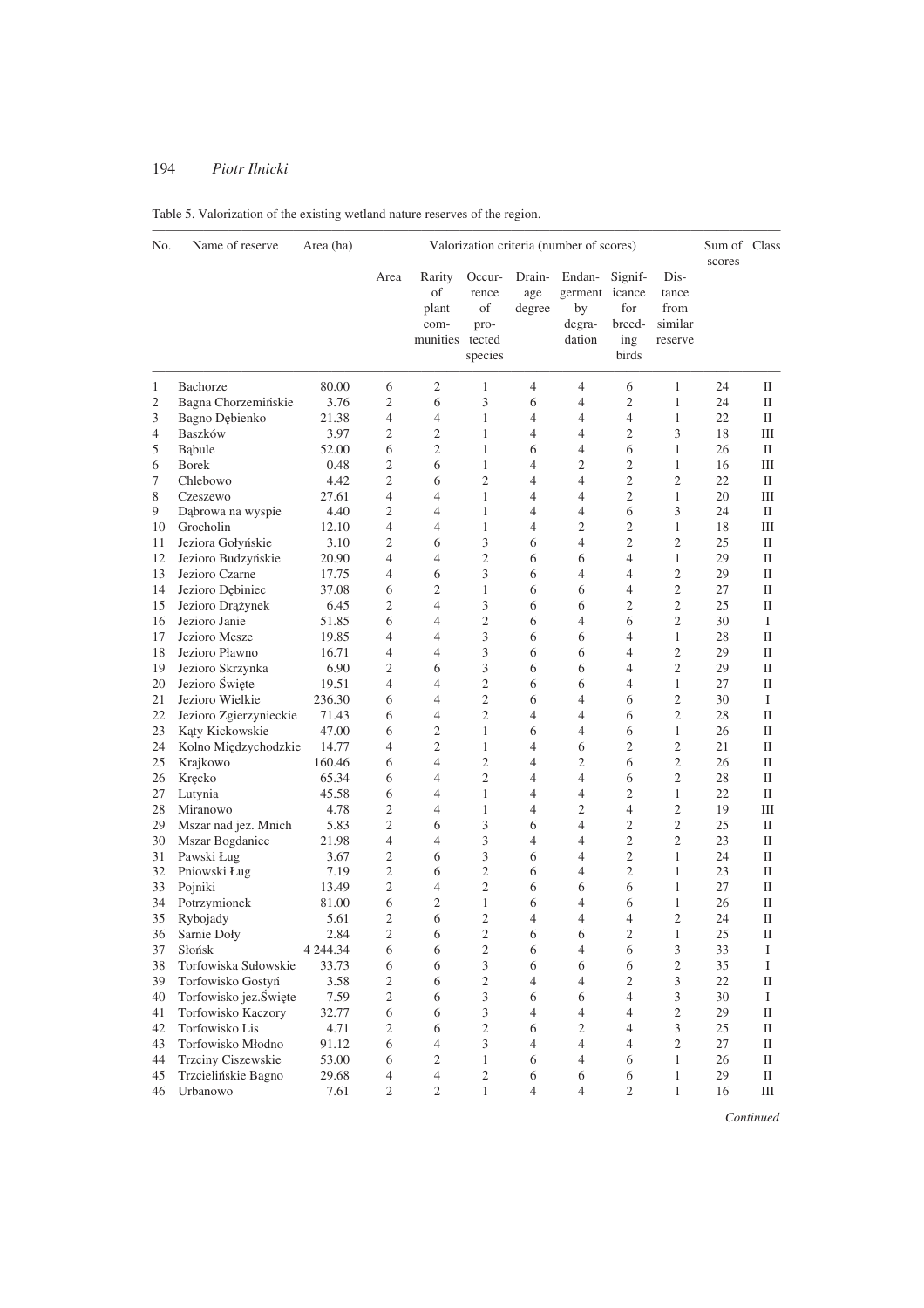#### Table 5. Continued.

| No. | Name of reserve       | Area (ha) | Valorization criteria (number of scores) |                                           |                                                    |                         |                                                            |                               |                                             |        | Sum of Class |
|-----|-----------------------|-----------|------------------------------------------|-------------------------------------------|----------------------------------------------------|-------------------------|------------------------------------------------------------|-------------------------------|---------------------------------------------|--------|--------------|
|     |                       |           | Area                                     | Rarity<br>of<br>plant<br>com-<br>munities | Occur-<br>rence<br>of<br>pro-<br>tected<br>species | Drain-<br>age<br>degree | Endan- Signif-<br>germent icance<br>by<br>degra-<br>dation | for<br>breed-<br>ing<br>birds | Dis-<br>tance<br>from<br>similar<br>reserve | scores |              |
| 47  | Wilcze Błoto          | 2.76      | 2                                        | 6                                         | 3                                                  | 6                       | 6                                                          | 2                             | 2                                           | 27     | П            |
| 48  | Wyspy na jez. Bytyn   | 30.84     | 6                                        | 4                                         | 2                                                  | 6                       | 6                                                          | 6                             | $\overline{2}$                              | 32     |              |
| 49  | Zalewy Nadwarciańskie | 5.51      | 2                                        | 4                                         |                                                    | 4                       | 4                                                          | 4                             | $\overline{2}$                              | 21     | П            |
| 50  | Zatoka Biała Osoba    | 26.00     | 6                                        | $\overline{2}$                            |                                                    | 6                       | 4                                                          | 6                             |                                             | 26     | П            |
| 51  | Zatoka Sucha          | 58.00     | 6                                        | 2                                         |                                                    | 6                       | 4                                                          | 6                             | 1                                           | 26     | H            |
| 52  | <b>Zurawiniec</b>     | 1.47      | $\overline{c}$                           | 4                                         | 2                                                  | 4                       | $\mathfrak{D}$                                             | $\overline{2}$                | $\overline{c}$                              | 18     | Ш            |

#### DISCUSSION

The valorization of 910 nature reserves (including 65 peatlands) in Poland was carried out by Denisuk (1990) who presented their distribution, area, biodiversity, degree of anthropogenic transformations, touristic attractiveness, and exposure to high concentration of  $SO<sub>2</sub>$  in the air. The evaluation of inanimate nature reserves in Poland (Aleksandrowicz et al. 1992) was done on the basis of their subjective values, accessibility, and didactic values classifying them into three classes. The evaluation of the Polish national parks followed a similar method (Denisiuk 1992).

In Germany (Olschowy 1978), in order to distinguish protected areas, an evaluation of ecosystems was carried out taking into consideration the regional, national and international importance, and some criteria were assessed in a 5-degree scale. In the 1970's, in Germany, a general inventory of rare and endangered ecosystems were started (Biotopkartierung). Among others, that inventory aimed (through the selection of objective evaluation criteria) to obtain a representative network of nature reserves (Reidl et al. 1989). However, it did not include the valorization of nature reserves.

Ecological evaluations are always based on subjective assumptions. The subjectivism takes place in the selection of the evaluated criteria, in their 3–5 degree assessment scale and in the cumulative consideration of uncomparable parameters (Blab et al. 1994). Some evaluation parameters quoted in the literature, like genetic variability of population, stability, resistance to influences, natural development of ecosystems find no application in practice since they are difficult to define by scientific methods, or they require significant costs.

The most frequent criteria used in the evaluation include: differentiation of the structure of ecosystems, species biodiversity, rarity of occurrence, possibility of ecosystem reconstruction, the occupied area, localization in the landscape, number of species, occurrence of endangered species, habitat factors, hemeroby degree, main anthropogenic threats, representativeness, succesion trends, stability of water relations (Olschowy 1978, Reidl et al. 1989, Denisiuk 1990, Blab et al. 1994) and the presence of water fowl (Riecken 1992).

The selection of criteria used in this work has taken into consideration a significant part of the mentioned criteria as well as the range and details of data collected during the inventory of wetlands (Ilnicki 1995). It permits to perform valorizations of similar wetland ecosystems and to indicate nature reserves most endangered by degradation as well as to find objects possessing the highest natural values.

## **CONCLUSION**

The applied method of the valorization of wetland nature reserves takes into consideration seven criteria and their importance. In the valorization of